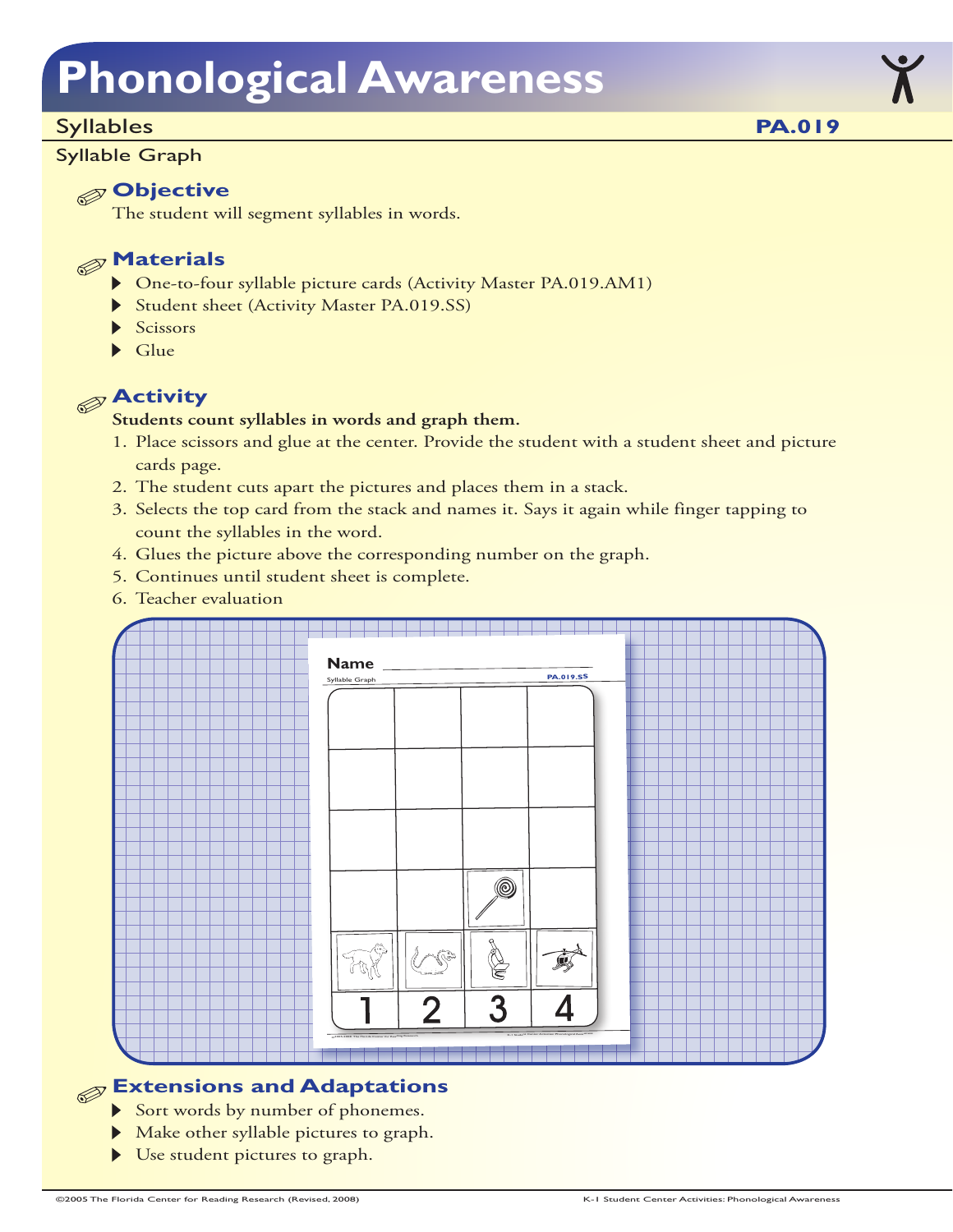## **Phonological Awareness**

#### **PA.019.AM1** Syllable Graph



syllable picture cards: wolf-1, foot-1, dress-1, cloud-1, ice-1, flower-2, monkey-2, dragon-2, crayon-2, iron-2, basketball-3, microscope-3, lollipop-3, triangle-3, newspaper-3, watermelon-4, helicopter-4, harmonica-4, tarantula-4